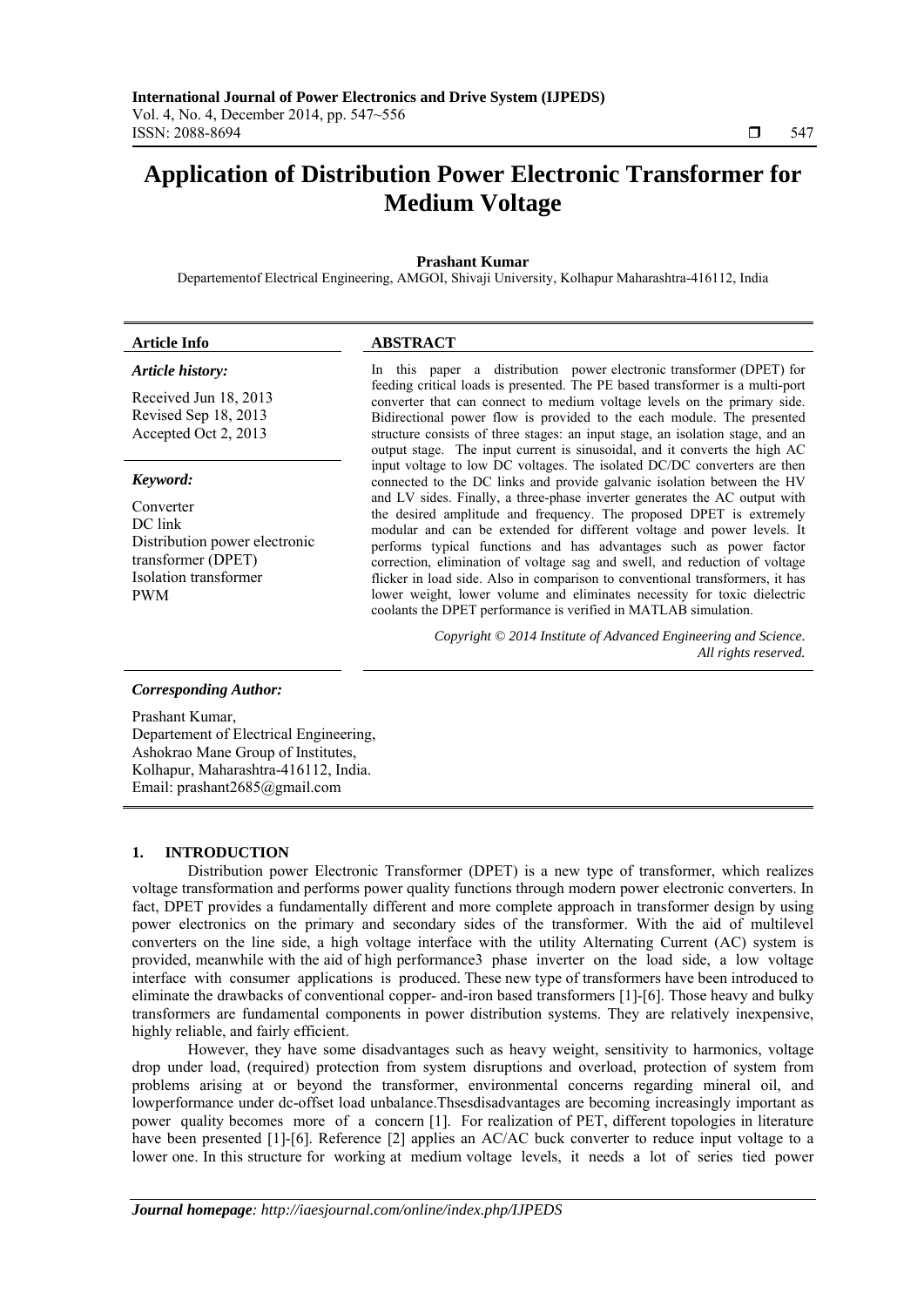switches, which are difficult to control and stress factor would be high. Also the structure suffers lack of magnetic isolation and doesn't perform power factor correction. Considering above points, the AC/AC buck converter is not practical for medium voltage applications [1]. Another approach to realize DPET structure has been introduced in [3]-[4]. They use the concept of a high-frequency AC/AC link, termed as electronic transformer. Inthis Approach; the line side AC waveform is modulated to a high frequency square wave and passed through a HF transformer and again with a synchronous converter, it is demodulated to AC form. This method solves the lack of magnetic isolation but yet it doesn't perform power factor correction or is not applicable for high voltage applications. Reference [1] and [5] propose a structure based on input series output-parallel connection of converters to realize DPET structure. Those schemes are extremely modular and perform power quality functions. However they use high frequency switching, so they have low efficiency. Also all the series converters should work simultaneously which this fact reduces the availability and reliability of the system.

In [6] a new topology based on back-to-back diode- clamp multilevel converter has been introduced. It performs different power quality functions and prepares magnetic isolation. However for high voltage applications, it has a limitation on the number of voltage levels. Because, by increasing the voltage levels beyond five or six, the practical problems such as packaging problems and physical layout difficulties appear.

This paper presents a new topology of DPET based on multilevel converter. For balancing DC buses, a new and simple control method has been presented. In comparison with [1] and [5], it has better efficiency and its reliability has been improved. The structure is extremely modular and there is no limitation for voltage levels. The proposed DPET performs power quality functions beside the voltage reduction. It corrects the input Power factor, regulates the load voltage, and acts such as VAR compensator. It can also greatly alleviate the power quality susceptibility of the distribution level transformers on both source and load sides.

### **2. SYSTEM CONFIGURATION**

A new DPET topology is proposed. As shown in Figure 1, it is constructed based on modules and a common dc link, which is used to transfer energy between ports and isolate all ports from each other. In this bidirectional topology, each port can be considered as an input or output. Each module consists of three main parts, including modulator, demodulator, and high frequency isolation transformer (HFIT). The modulator is a DC/AC converter and the demodulator is an AC/AC converter; both with bidirectional power flow capability. Each module operates independently and can transfer power between ports. These ports can have many different characteristics, such as voltage level, frequency, phase angle, and waveform. As a result, PET can satisfy almost any kind of application, which are desired in power electronic conversion systems and meet future needs of electricity networks.



Figure 1. Proposed DPET

In this paper, a modular structure based on the classification system given in [11] is proposed (Figure 2). The main AC/DC converter is placed in switch shown in Figure 2 is composed of "N" Half-bridge (HB) cells connected in series on the primary side and "N" DC/DC converters connected in series on the secondary side. The DPET structure c a n a l s o b e rearranged to supply different types of electric loads simultaneously.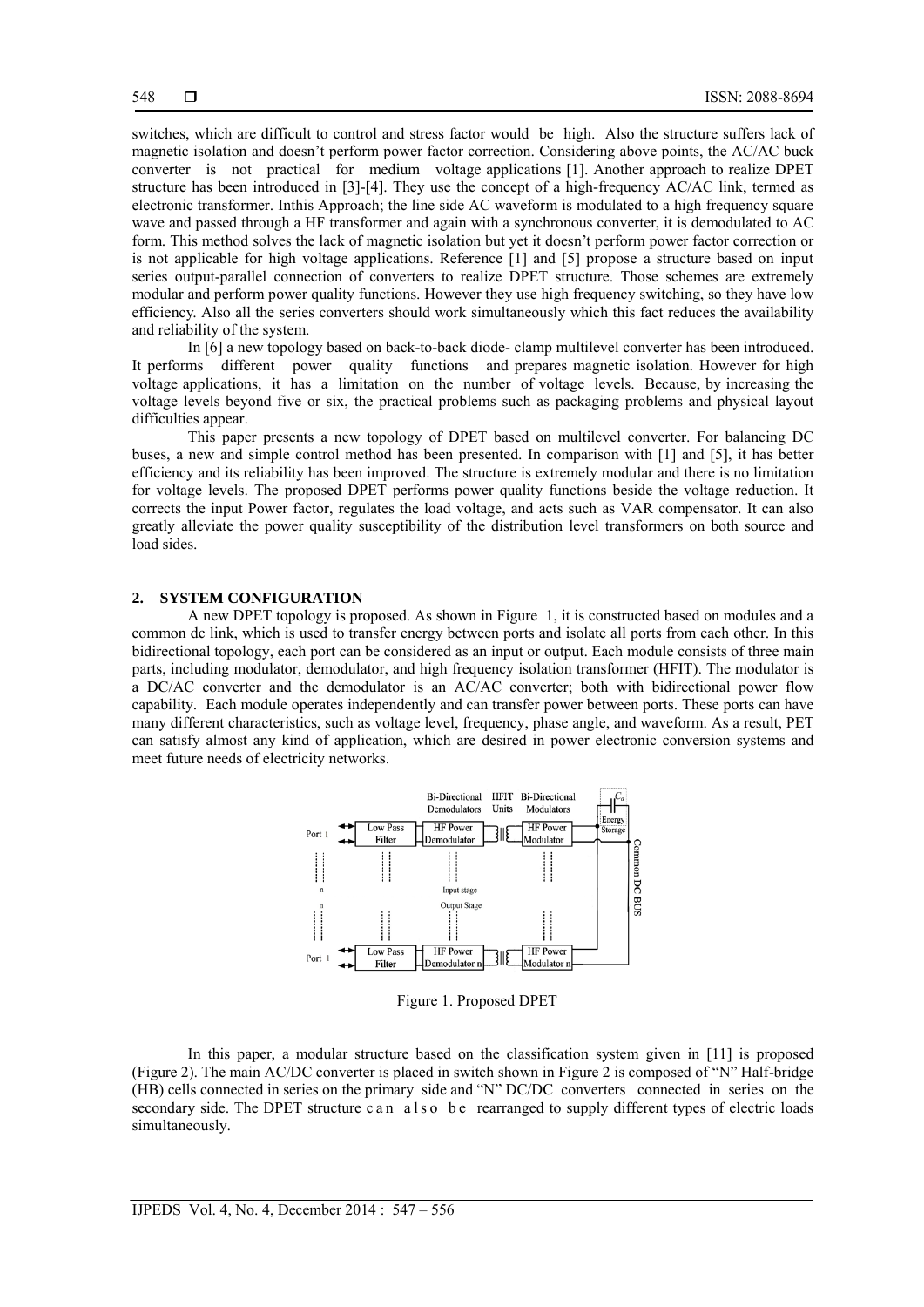

Figure 2. DPET schematic diagram

This capability is shown in Figure 2 where 3 series- output cells will supply a three-phase voltage source inverter and the remaining cells will supply individual loads. In this case, the input power fed to the series Half-bridges in switch would be different. Therefore, the HB rectifier should maintain voltage balance among the primary DC links and correct the input power factor. Another challenging issue is related to the equal load-current sharing among the series cells. A very small mismatch among the series cells can cause a large current deviation among them. This problem, in practice, is intensified by the non-ideality of series cells.

#### **2.1. Input Stage Power**

The input stage is a multilevel HB rectifier, which is particularly attractive in high voltage applications. This structure is extremely modular, it has a simple physical layout, and it needs the lowest number of components in comparison with other multilevel converters. This paper focuses only on the singlephase HB rectifier. The three-phase structure is obtained by association of three Single-phase HB converters connected in a star configuration. Furthermore, bidirectional power flow can be realized from the bidirectional rectifier by turning off the top switches in all Half-bridges. In this work, a single-phase bidirectional HB converter is analyzed, and the results can be used either in a bidirectional converter or a three-phase system. In Figure 2, there are "N" series-connected Half-bridge cells and each cell can generate three voltage levels on the AC side:  $0, +V_C$  and  $-V_C$ , where  $V_C$  is the desired DC-link voltage. Thus, using "N" Half-bridge cells, a maximum of  $2N+1$  different voltage levels are obtained to synthesize V<sub>an</sub> or V<sub>1</sub> (AC terminal voltage):

$$
V_{in} = \sum_{i=1}^{N} V_{hi} \tag{1}
$$

$$
V_{hi} = h_i V_{ci}, i = 1, 2...N
$$
 (2)

Where  $V_{hi}$ ,  $V_{Ci}$  and hi are the AC terminal voltage, the capacitor voltage and the switching function of ith Half-bridge, respectively. Applying Kirchhoff's voltage law (KVL) at the input voltage loop yields:

$$
V_{in} = V_{an} + L_b(dI_{in}/dt) \tag{3}
$$

Where Vin is the input voltage, Iin is the input current, and Lb is the input inductance which is used to shape the input current. Applying Kirchhoff 's current law (KCL) for each cell leads to:

$$
I_{hi} = h_i I_{in}, i = 1, \ldots, N
$$
\n<sup>(4)</sup>

Where  $I_{hi}$  is the output current of ith Half-bridge and is a function of the input current. Equation (1)–(4) describe a linear time varying (LTV) system with one input (Vin) and N+ 1 states (V<sub>C1</sub> to V<sub>CN</sub> and I<sub>in</sub>). The HB controller should determine the switching functions,  $h_1$  to  $h_N$ , in order to achieve the control goals.

### **2.2. Isolation Stage**

The second part of the DPET structure (Figure 2) contains the isolated DC/DC converters. These converters are connected to the HB converter links and provide a highly stable DC interface on the LV side. In the above topology, several isolated converters can be series on the LV side to increase the power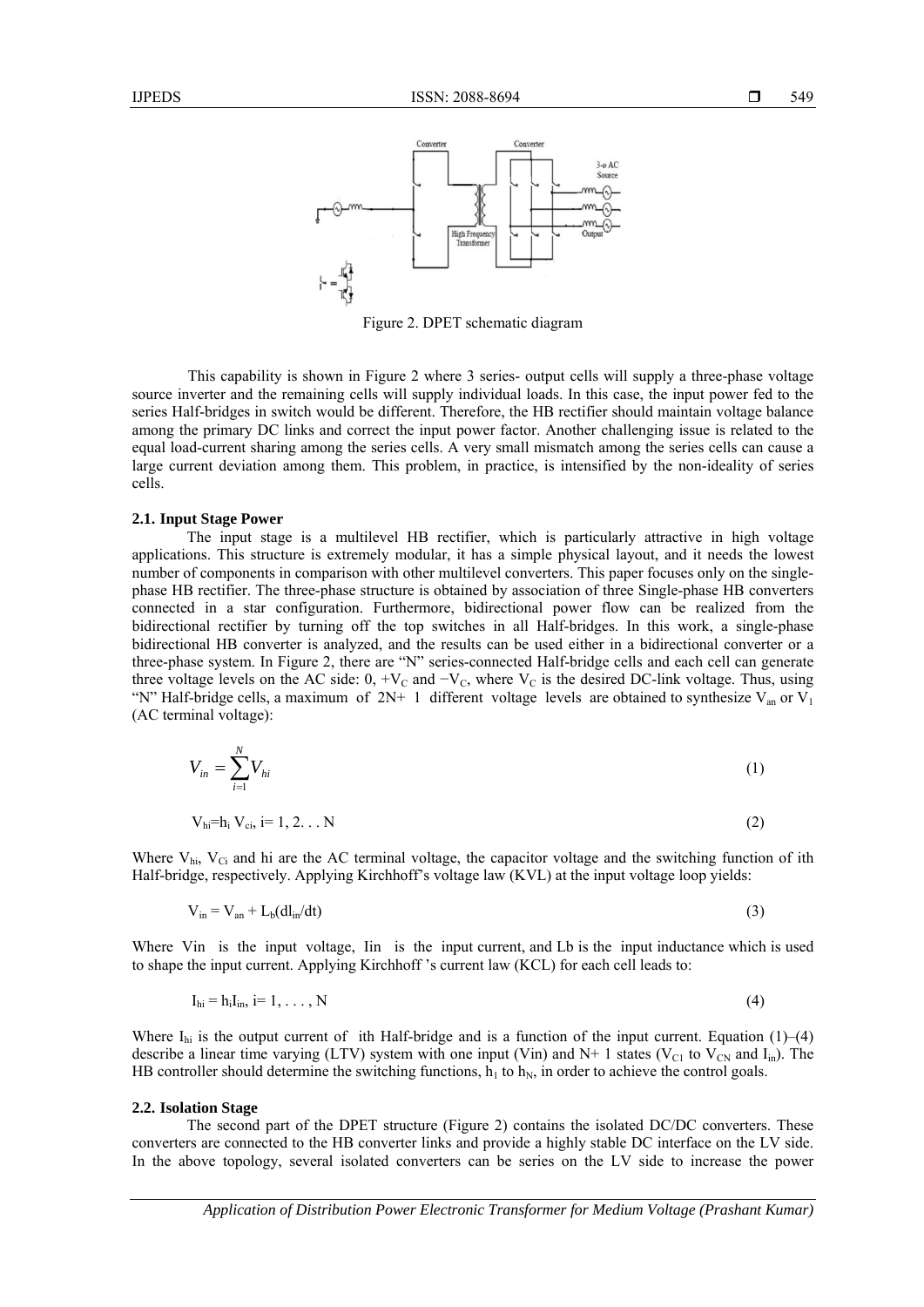capacity. However, the series cells should share the load-current equally and uniformly, in order to achieve identical operating conditions. This fact is also important from a thermal viewpoint.

In the isolation stage, different kinds of DC/DC converters can be utilized. Nevertheless, we use a bridge converter, which is the best in terms of efficiency and voltage stress. Among the bridge topologies, the zero voltage switched converter has a better performance than alternative topologies. All switches, in this topology, are turned on in the ZVS condition, and the turnoff losses are controlled by the series capacitors. Furthermore, in this DPET application, we need good voltage isolation between the HV and LV sides, which corresponds to high leakage inductance. Therefore it appears more reasonable to use a zero voltage switched converter as opposed to other alternatives that require a low leakage inductance transformer.

#### **2.3. Output Stage**

The output stage usually contains a single-phase or three-phase voltage source inverter that is connected to the DC bus and generates the AC output with the desired amplitude and frequency. The DC bus may also connect directly to a DC load or to a combination of AC and DC loads.

# **3. CONTROL STRATEGY FOR PET**

Among multilevel converters, the bridge topology seems particularly attractive in high voltage applications. The major drawback of the topology is its requirement to isolated DC sources when it is used as an inverter. Notwithstanding, whenever it is used as an active rectifier, the topology is even more attractive because of the available distinct DC links feeding different loads. However in rectification mode there is possibility of instability in balancing of DC buses, and consequently the collapsing of switches and converter. Another parameter which should be considered, in study of rectifiers, relates to power factor correction capability and the reduction of input harmonics.

In literature various control methods for solving the instability problem of DC buses have been proposed. Unfortunately most of these methods have been limited to two series Half-bridges because of the control complexities, but in this paper a novel and simple method for controlling n half -bridges has been proposed. The proposed method guarantees the voltage balancing of DC buses even though the unequal loads have been connected to distinct DC buses. In addition it programs the input current to be in sinusoidal form, in phase or other phase angles with the input voltage.

In Figure 3(a), the control block diagram of HB rectifier has been shown. It contains two main parts: analog controller and software section. The analog controller prepares the vital Q signal for software section. Then the software section will define the best switching commands for Half-bridges.

In Figure 3(b), the detail scheme of analog controller has been shown. It contains a PI controller for regulating the total voltage of distinct DC buses to the desired reference value of  $nV<sub>C</sub>$ . Next, the output of PI controller is multiplied by the mains voltage waveform to generate the desired reference of input current. Since the mains voltage is sinusoidal, the reference value of input current is also sinusoidal. For specifying the phase angle between input voltage and current, a time delay is used between input voltage and multiplier. Without it, the input current and voltage would be in phase.



Figure 3(a). Control block diagram Figure 3(b). Analog controller used in Figure 3(a)

A hysteresis current comparator is employed in the inner control loop. It programs the input current to be in sinusoidal form and in phase with the mains voltage. This comparator generates the Q signal for the software section. This signal has the following meaning:

 $Q=0$ ,  $\text{Lin}^*$  +h<Iin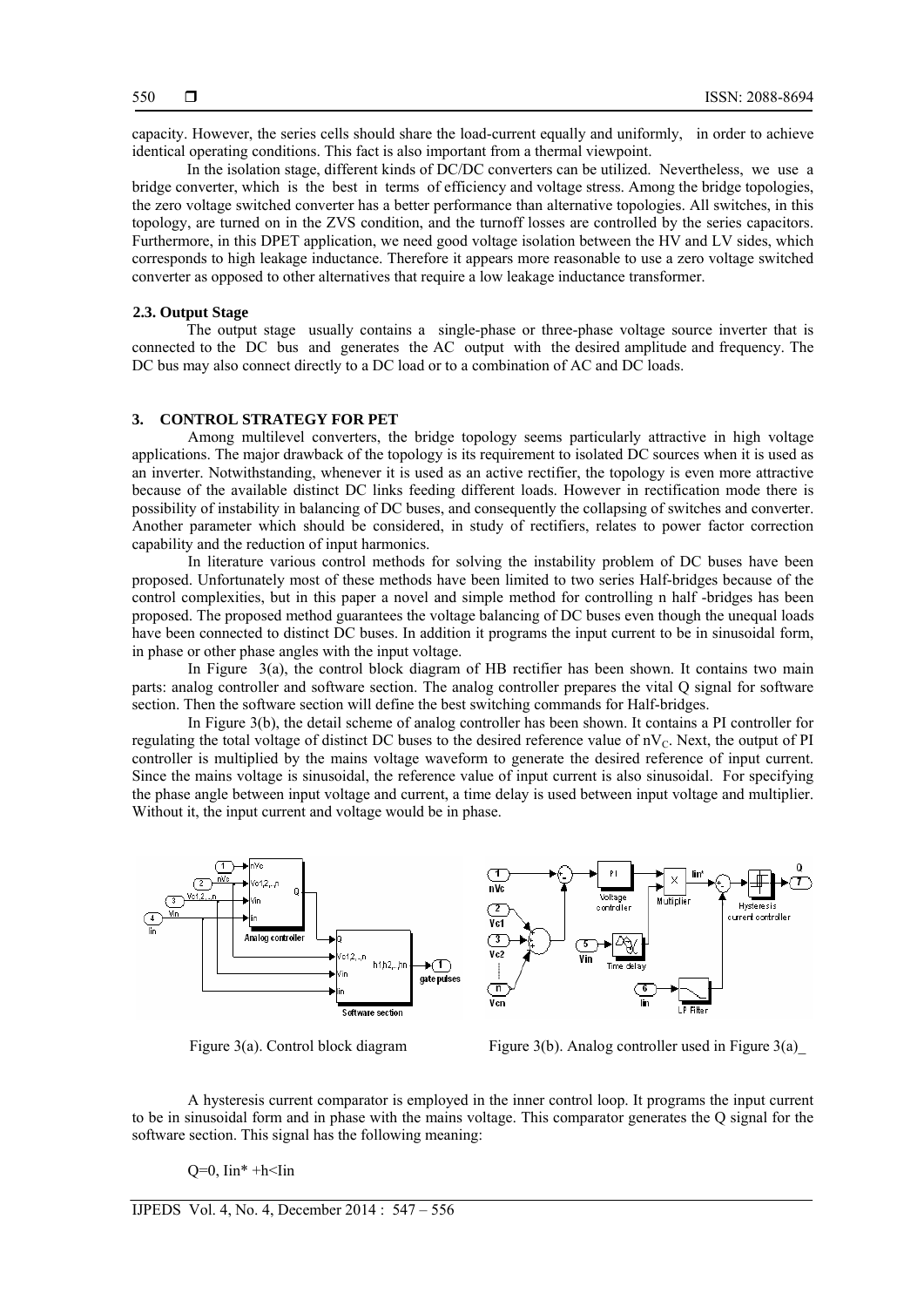IJPEDS ISSN: 2088-8694

551

$$
Q=1, \text{ lin} < \text{lin}^* \tag{5}
$$

Where, h defines the hysteresis band of current controller. If the line current increases from upper hysteresis band, Q will be zero to indicate the current reduction command. And if the line current decreases from lower hysteresis band, Q will be one to specify the current increase command.Before defining the control rules, the meaning of voltage regions should be defined. In fact, the input voltage is divided to n regions and each region is defined as following:

$$
Region k: (k-1)VC < |Vin|kVc <<, 0 \le k \le n
$$
\n
$$
(6)
$$

Where,  $V_C$  is the desired value of DC capacitors insteady state and k is a nonnegative integer number. In Figure 4, voltage regions of input voltage have been shown. As it can be seen, in each region the AC terminal voltage of rectifier (V<sub>an</sub>), can take only two values (k-1) V<sub>C</sub> or kV<sub>C</sub>. For specifying the proper value of Van, the software algorithm uses these rules:

- a) If  $V_{in} > 0$  and  $I_{in} > 0$  and  $Q=1$  then  $V_{an} = (k-1)V_c$  else if  $V_{in} > 0$  and  $I_{in} > 0$  and  $Q = 0$  then  $V_{an} =$  $kV_c$  and zor balancing DC buses, capacitors with lower voltages are chosen to be charged.
- b) If  $V_{in} > 0$  and  $I_{in} < 0$  and Q=1 then Van= (k -1)V<sub>c</sub> else if  $V_{in} > 0$  and  $I_{in} < 0$  and Q = 0 then V<sub>an</sub> =  $kV<sub>c</sub>$  and for balancing DC buses, capacitors with lower voltages are chosen to be charged.
- c) If  $V_{in}$  < 0 and  $I_{in}$  > 0 and Q=1 then  $V_{an}$  = -kV<sub>c</sub> else if  $V_{in}$  < 0 and  $I_{in}$  > 0 and Q = 0 then  $V_{an}$  = -(k- $1$ )V<sub>c</sub>for balancing DC buses, capacitors with lower voltages are chosen to be charged.
- d) If  $V_{in}$  < 0 and  $I_{in}$  < 0 and Q=1 then  $V_{an}$  = -kV<sub>c</sub> else if  $V_{in}$  < 0 and Iin < 0 and Q = 0 then  $V_{an}$  = -(k- $1)V<sub>c</sub>$  and for balancing DC buses, capacitors with lower voltages are chosen to be charged.



Figure 4. Identifying voltage regions for input voltage

For instance, in rule one when the input voltage and input current signals are positive and voltageregion is k, the value of  $V_{an}$  will be (k-1) $V_c$  if Q=1 and k $V_c$  if Q=0 for increasing or decreasing the input current as following:

$$
Q=1: \Delta i+=+(V_{in}-(k-1)V_c) t_{on} / L_b
$$
  
Q=1:  $\Delta i+=-(kV_c-V_{in}) t_{off} / L_b$  (7)

Where,  $L_b$  is the boost inductor used for shaping the input current. To be noticed that this inductor will not see voltage more than  $\pm V_c$ . In addition in rule one, for synthesizing Van, those capacitors with lower voltages are chosen to be charged by positive current, meanwhile the total voltage of capacitors will be regulated by a PI controller to the reference value of nVC.If the rectifier application is limited to unity powerfactor applications, then the rules two and three are omitted and the power structure will be such as one shown in Figure 2. Second stage of DPET is the isolation stage which contains n isolated half bridge DC/DC converters connected to distinct DC links. In primary, the converters are arranged in series connection to provide the task of voltage reduction but in load side they are series to make common DC link. Here there ispossibility for working such as interleaved converters. For achieving this goal, those half-bridge converters have equal duty cycles and the gate signals are phase shifted equal to  $T<sub>S</sub>/n$  ( $T<sub>S</sub>$  defines the switching period of converters). By applying this technique, the output current ripple reduces considerably and efficiency increases. In Figure 5, the common DC link current  $(I_L + i_C)$  for two cases (before and after using the interleaving method) has been shown. It can be seen, by applying the interleaving technique, the current ripple reduces significantly.

*Application of Distribution Power Electronic Transformer for Medium Voltage (Prashant Kumar)*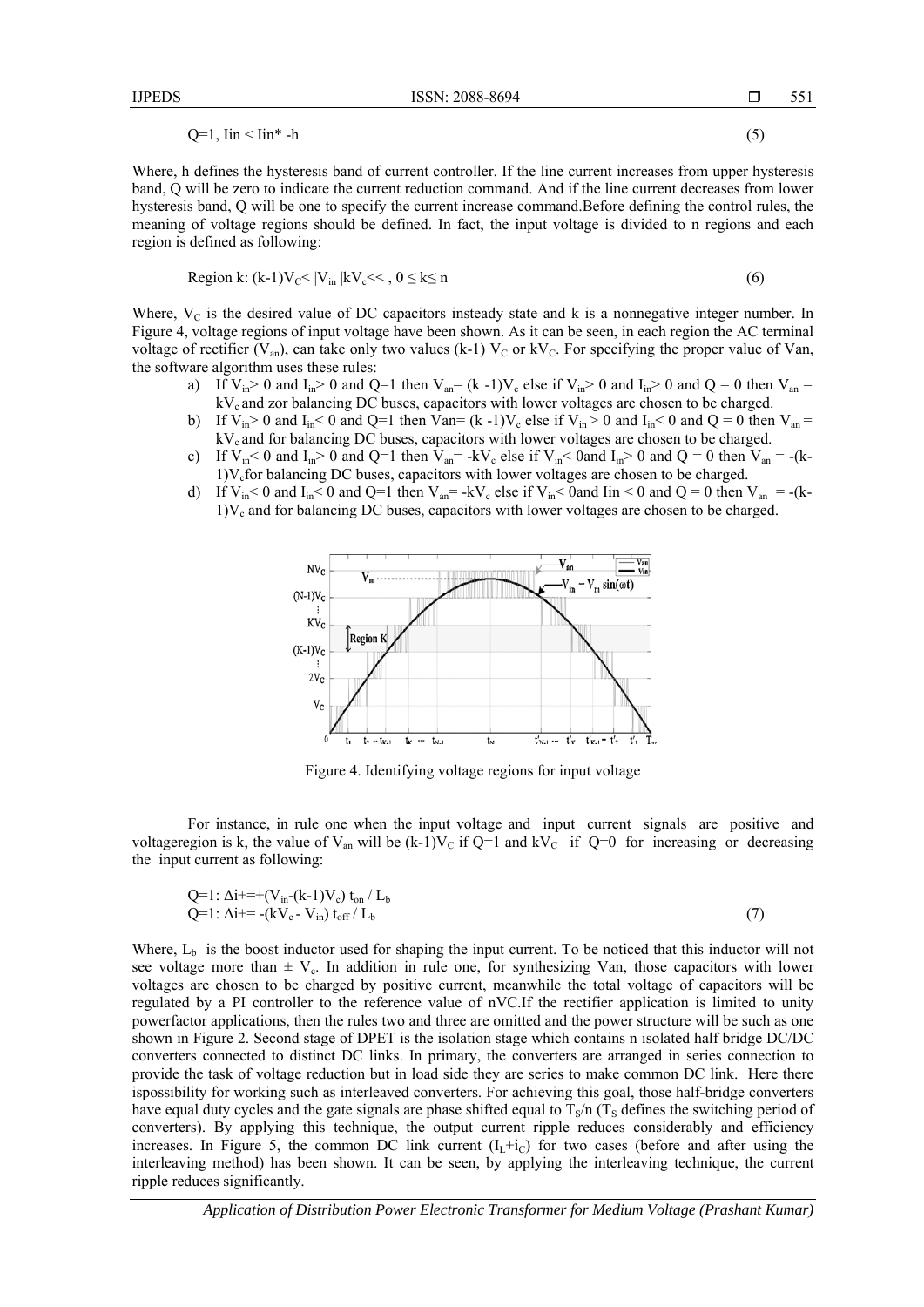Finally by connecting the three phase voltage source inverter to common DC bus, the DPET structure is completed. In this paper, the voltage source inverter is controlled by PWM method. In this case, the direct axis, quadratic axis, and zero sequence quantities for three-phase sinusoidal signal is computed by transformation. Then the dq voltage terms are compared by reference signals  $V_{\text{dre}}f=1$  and  $V_{\text{qref}}=0$  and error signals enter to PI controllers. Then the PI outputs transformed to three-phase sinusoidal abc voltage terms and are used to generate appropriate inverter gate pulses.



Figure 5. Common DC link current before and after using the interleaving

# **4. RESULTS AND ANALYSIS**

#### **4.1. Simulation Result**

The configuration which has been chosen to confirm the controller behavior is a converter with 5 Half-bridges. The RMS value of input Phase-Phase voltage is 3.3kV, so the nominal peak voltage of each phase will be 2694V. The reference value of DC buses is 600V, and nominal power of each Half-bridge is chosen to be 6kW, so the nominal power of rectifier will be 30 kW. The hysteresis band of input current and voltage ripple of capacitors have been set to  $\pm 1$  Ampere and  $\pm 40$  volt, respectively. According to above assumptions, the inductor and capacitors value arecalculated as 4mH and 60µF. First simulation shows the general behavior of bridge rectifier while its Half-bridge outputs have been connected to different resistor loads (in Figure 2, consider resistor loads instead of half-bridge converters). In Figure 6, the Half-bridge DC buses waveforms have been shown. As can be seen, in spite of different load values, DC buses are well approached to reference value of 600V. This result confirms the appropriate voltage balancing of capacitors.



Figure 6. Voltage waveform of DC buses

In Figure 7, the line current has been shown. As can be seen, the input current amplitude has increased from 10A to 25.2A during load variation period. This is logical because the controller should increase the input current proportional to the load demand. For investigation about the power factor correction ability, the input current and input voltage waveforms have been shown together in Figure 7. It is obvious that the signals are in phase (PF=1) and current shape is sinusoidal. Also the THD of input current is 12% and it is compatible with IEEE 519-1992 standard. To be noticed that by increasing the load current, the input current distortion will decrease more.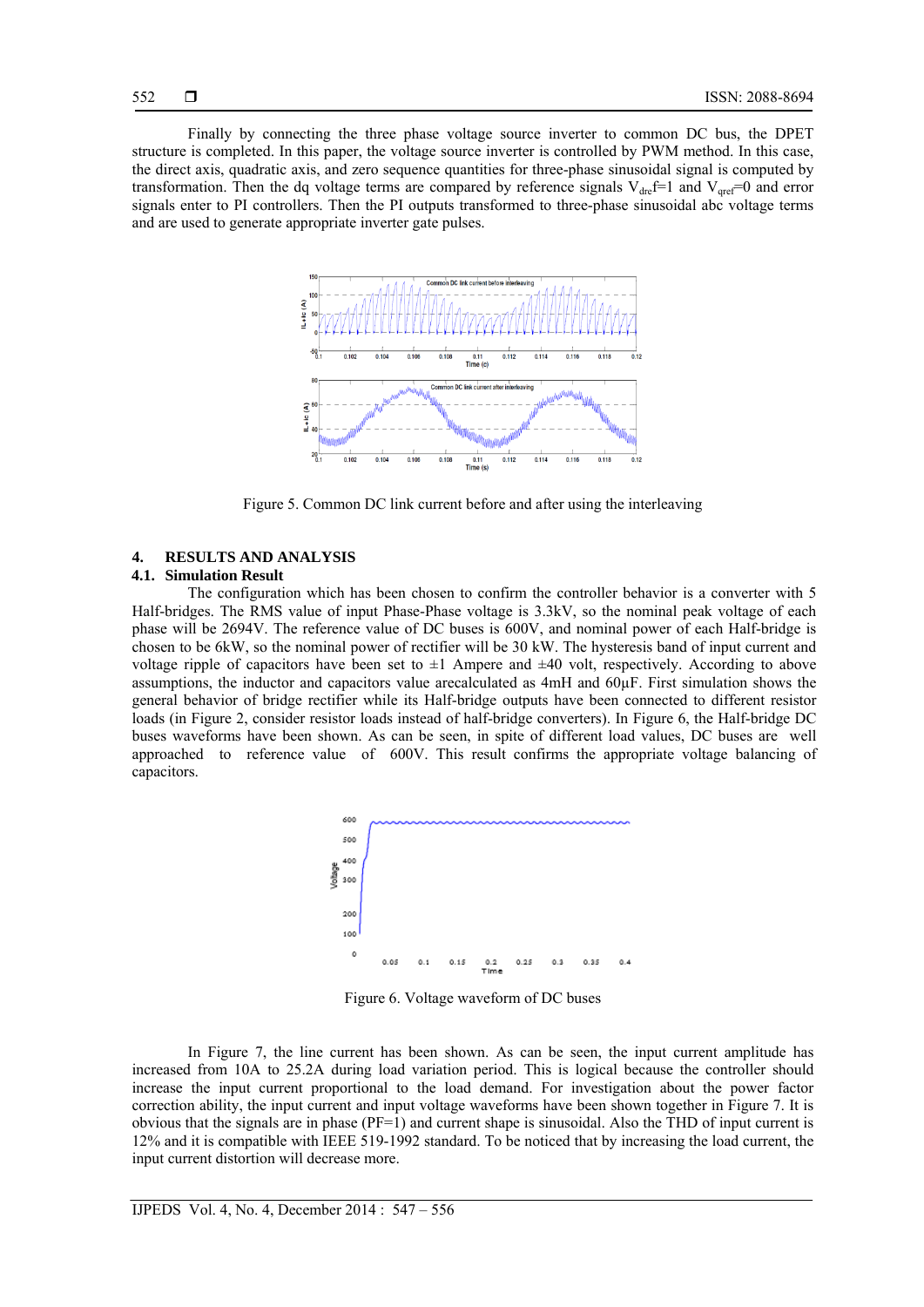

In Figure 8, the total AC terminal voltage of rectifier  $(V_{an})$  and individual AC terminal voltage of half bridges have been shown, respectively. This waveform is obtained by summing the individual AC terminal of H-bridges.Investigation of bottom waveform reveals the good switching characteristics for half bridges, because the number of switching transitions is lower than 30 and a good efficiency can be obtained.



Figure 8. AC terminal voltage

For simulation of PET, we use the structure shown in Figure 2. The bridge rectifier is same as the one stated in previous section.The parameter and component values used in simulation have been listed in appendix.1. In first simulation, the PET response to voltage sag condition is considered.In this case, the load power is 30 kWandinput voltage amplitude decreases 50% betweent=1.2sandt=1.4s.The simulation result for this case has been shown in Figure 9. As it can be seen, inspite of heavy voltage deep, the load voltage (phase- neutral voltage) iswell regulated and only in transient points there are small and short voltage variations.



Figure 9. Input voltage in SAG and SWELL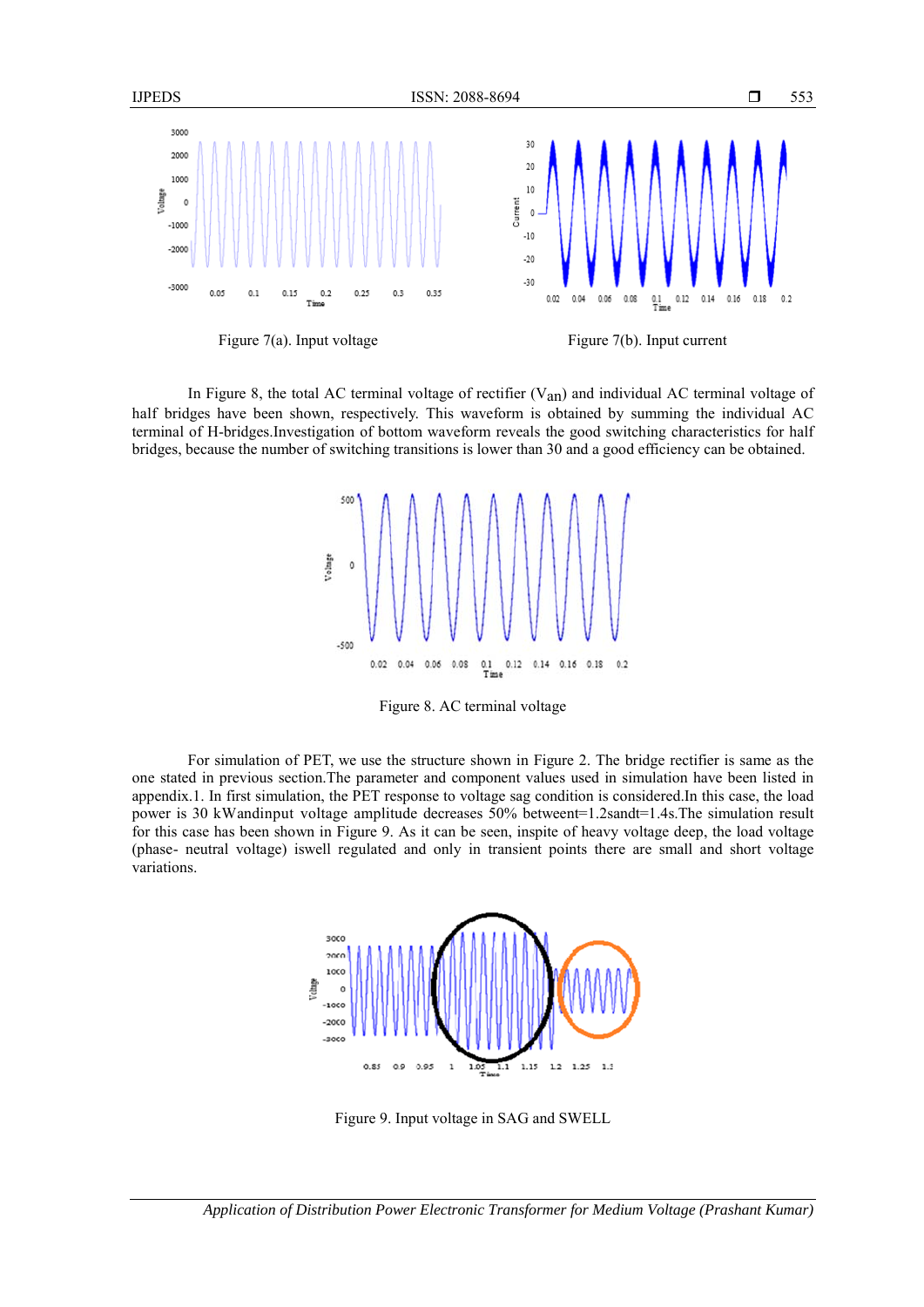Second simulation investigates the PET response to voltage swell conditiont that is indiactaed by black mark cicle In this simulation the load power is 30kW and input voltage amplitude increases30% between  $t=1s$  and  $t=1.2s$ . The result for this case has been shown in Figure 9. It can be seen despite the voltage swell; again the load voltage is well regulated.

For achieving this goal, the controller increases the reference value of DC buses to  $V = 600V$ (upper limit). Figure 10 show that 3-phase output in fault conditions at output side.AC output with desired amplitude and frequency by connecting directly to DC or AC load.



Figure 10. Three-phase output in fault conditions

# **4.2. Comparative Analysis**

| Definitions                                                                                                                                                                  | <b>DFET</b>                            | Conventional                         |
|------------------------------------------------------------------------------------------------------------------------------------------------------------------------------|----------------------------------------|--------------------------------------|
| Transformer designed                                                                                                                                                         | Semiconductor devices Metal            |                                      |
| Bidirectional power flow capability                                                                                                                                          | Yes                                    | Not possible                         |
| No.of storage capacitors                                                                                                                                                     | 1                                      | $\mathbf{0}$                         |
| Design simplicity and expandability to achieve<br>higher ratings                                                                                                             | Yes, modular structure<br>to any stage | Not possible                         |
| Providing neutral wire at the input or output sides<br>at any time required                                                                                                  | Yes                                    | Not possible                         |
| cost efficient, regarding the design simplicity, the number<br>of DC links capacitors                                                                                        | Good                                   | HVDC devices are<br>required         |
| Reliability regarding independent operation capability<br>of phases                                                                                                          | Port, individually                     | Phases are de-<br>pendent each other |
| Providing desired voltage and current and connecting in se-<br>ries or connecting in parallel to the grid, suitable for DVR and<br>AF applications                           | Yes, Same devices                      | No, Additional<br>devices required   |
| Independent capability of providing desired waveform in<br>each phase, and independent capability of active/reactive power adjustment<br>in each phase for UPQC applications | Yes, Same devices                      | No, Additional<br>devices required   |
| Transfer of active/reactive power from one phase to another<br>phase or from one line to another line in power distribution system act as IPFC                               | Yes, Same devices                      | No, Additional<br>devices required   |
| Providing symmetrical loads voltage from an asymmetrical<br>DC/AC sources for UPS application                                                                                | Yes, Same devices                      | Not possible                         |
| Management of variable low-voltage DC sources suitable for<br>renewable energy applications                                                                                  | Yes, Same devices                      | Not possible                         |
| fault in Phase                                                                                                                                                               | Device work on<br>other Phase          | Device stop<br>working               |
| fault clearing                                                                                                                                                               | online                                 | Not possible                         |

Table 1. The Performance Study of DFET and Conventional Transformer Method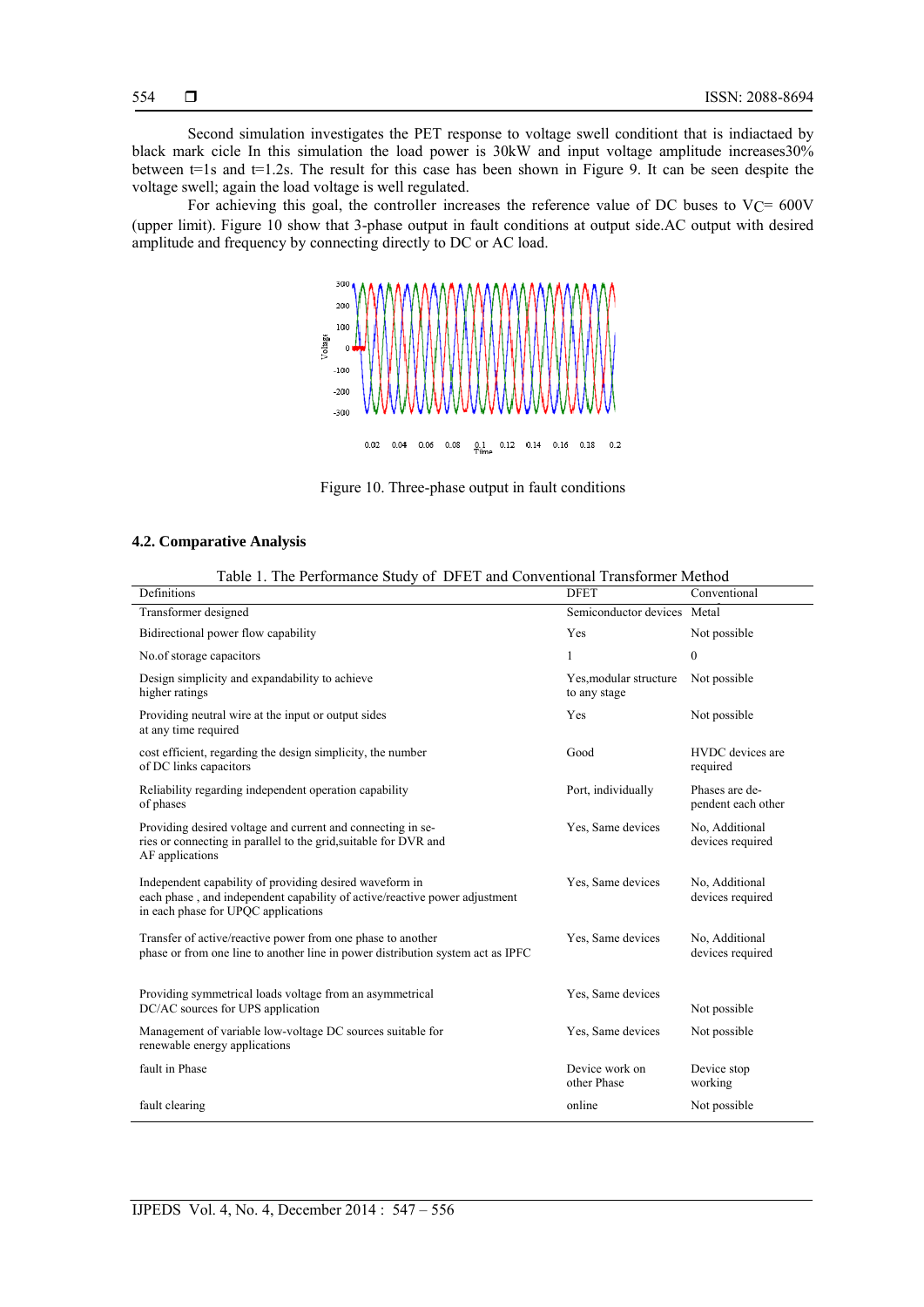A comparison study is given to clarify the advantageous and disadvantageous of the DPET. A hree-phase system, contains six ports, is compared to the similar PETs. First, some of the pros and cons of bidirectional DPET in comparison to the unidirectional topologies should discuss. In the unidirectional systems, input power factor is not controllable but in bidirectional structures input or even output power factor can be adjusted. This means that the reactive and active power of each port can be regulated. Also for DG systems like wind turbine, bidirectional capability is indispensable. Energy management for energy efficient systems is another application of this feature. A detail comparison study (e.g., cost, efficiency, quality, etc.) is given in Table 1 to clarify the pros and cons of DPET. In addition, Table 5 shows some of the most noticeable applications of DPET. Dynamic voltage restorer (DVR) and active filter (AF) applications can be satisfied by the FPET, because it can connect to the grid in series or/and in parallel. Desired voltage and current can provide by the flexibility of FPET in providing various waveforms.

# **5. CONCLUSION**

Based on the requirement of a power conversion system, PET is proposed to facilitate many requirements that are expected in power electronic and distribution systems. The proposed topology is flexible enough to provide bidirectional power flow and has as many ports as it is required. For low-voltage application, PET can correct power factor and can adjust the waveform and frequency of the output voltage. The proposed topology can be expanded for high voltage and high current applications. The dc link plays a significant role to provide energy balance, power management in the circuit and independent operation of ports. The PET is extremely modular and can be extended for different voltage levels and power levels. It performs typical functions and has advantages such as power factor correction and double galvanic isolation between each port, as well as using only one storage element.

#### **ACKNOWLEDGEMENTS**

I thankful to my wife Mrs. Shipra Kumari for her kind support and encouragement during the prepation of the Manuscript.

# **APPENDIX**

Appendix 1:DPET parameters &component values used for simulation

| Parameter                           | <b>Value</b>                       |
|-------------------------------------|------------------------------------|
| No.ofinputports                     | 5 Port, series connected           |
| No.ofoutputports                    | 3Port,seriesconnected              |
| $\mathbf{f}_{\mathbf{t}\mathbf{f}}$ | 2kHz, transformer frequency        |
| $L_{f1,2,3,4,5}$                    | 4 mH(total20mH)                    |
| $C_{d}$                             | 2200 <sub>u</sub> F                |
| $C_{f6,7,8}$                        | $3x20\mu F$                        |
| $L_{f6,7,8}$                        | 3x1.5mH                            |
| <b>LoadPF</b>                       | 0.8loadpowerfactor                 |
| Load                                | 3 x10kW,3phases                    |
| V <sub>d,ref</sub>                  | 600V                               |
| V <sub>1</sub>                      | 1900V <sub>rms,</sub> 50Hz;Utility |
| $N_{1,2,3,4,5}$                     | 1.6, turnsratio                    |
| $N_{6,7,8}$                         | 0.8, turnsratio                    |

#### **REFERENCES**

- [1] ER Ronan, SD Sudhoff, SF Glover, DL Galloway. A powerelectronic-based distribution transformer. *IEEE Trans.Power Delivery*. 2002; 17: 537– 543.
- [2] Proof of the principle of the solid state transformer and the AC/AC switch mode regulator. *San Jose State Univ., SanJose,* CA, EPRITR-105067, 1995.
- [3] L Li and D Chen, "Phase-shifted controlled forward mode AC/AC converters with high frequency AClinks. *IEEE PEDS conf*., vol.1, pp. 172- 177,Nov.2003.
- [4] M Kang, PN Enjeti, IJ Pitel. Analysis and design of electronic transformers for electric power distribution system. *Proc. IEEE Industry Applicat. Soc. Annu. Meet*. 1997.